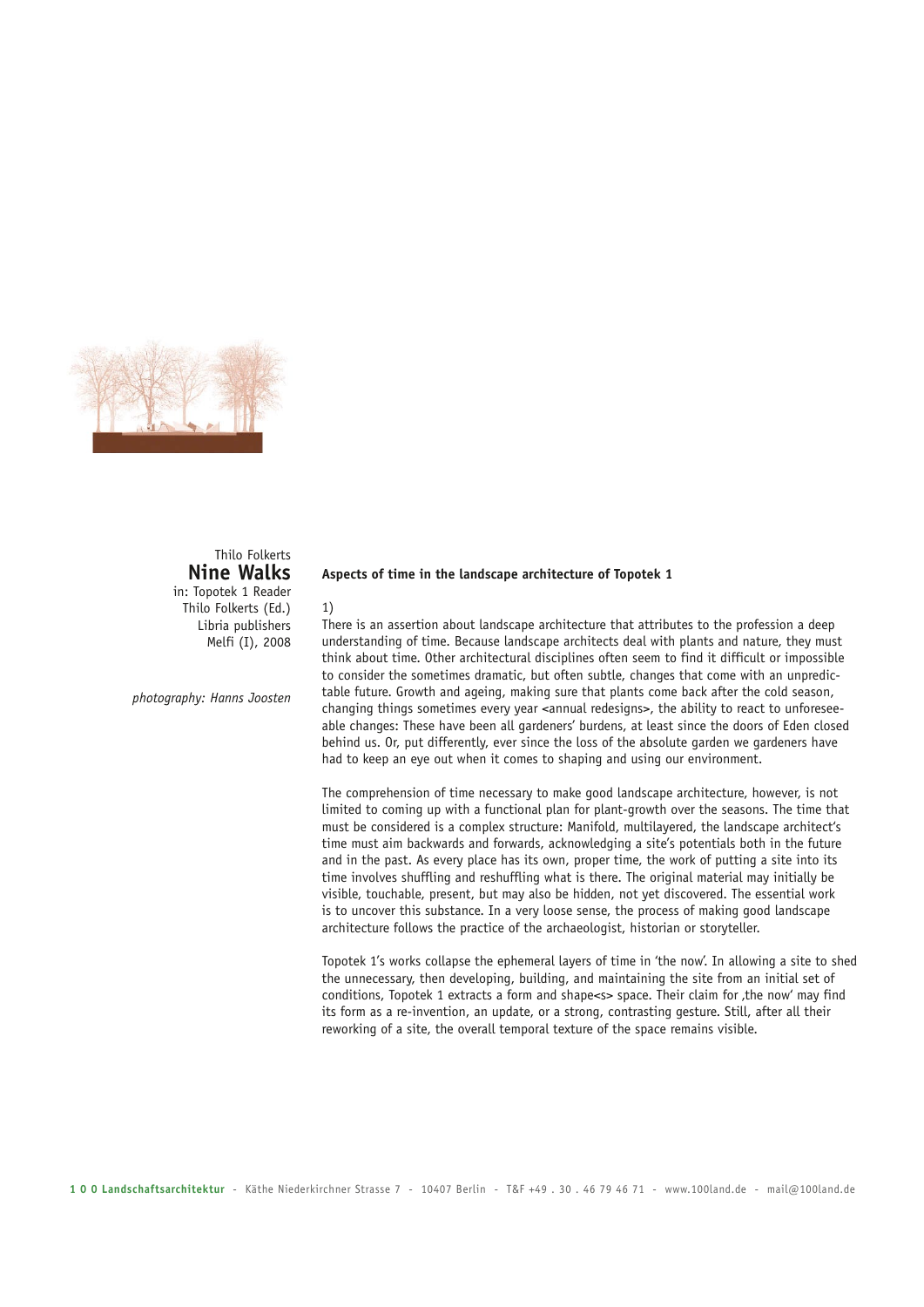

### 2)

Enter the garden. On entering Castle Park one leaves a diffuse modern cityscape, conceived solely for and driven almost exclusively by the production of Volkswagen automobiles. Choose any point along its open periphery: One might step in from a wide, busy traffic crossing. Descend into a green, almost remote world where the illustrious Wolfsburg Castle, built of reddish limestone, dominates the scenery, framed in the foliage of venerable old trees. The park is a historic landscape, yet it is simultaneously a hybrid assembly of heterogeneous elements added over time and for different purposes. One finds a small baroque garden, cherry groves and horse meadows, and a central green. The pieces are kept together by the verdure and a genuinely benign atmosphere, where the historic concepts of philanthropy and Landesverschönerung show: The garden promises an industrious, better, peaceful place. The castle park as a historic landscape garden refers to this peaceful humanist ideal, but it also refers to the Enlightenment excitement about technology, and the promise that technology could parallel the pacifying character of nature. Topotek 1 restored this base set of ideas, then went further, inserting new, reflecting implants into the park. The implants, so-called , circle gardens', are structures clad in stainless steel. Distributed throughout the park, they seem to tick, but they do not move. Depending on the light, the stainless steel structures may be hardly noticeable, shyly mirroring the lush green around them, or bright, beckoning, and metallic, like machines transplanted directly from the automotive world. The gardens alternate between decisive disruptions of the historic setting and the contrary: A respectful acknowledgement and affirmation of setting's historicity. The reflecting surface of the gardens could reflect the reflection of the other gardens. But between Topotek 1's contemporary implants, enough of the old park remains so as not to generate a visual feedback of potentially hellish force, they balance a reverberating inside and a respectfully demure exterior. As pacing devices, the circle gardens propel the park; they are possible loopholes for an accelerated travel into time.

## 3)

Time in the garden and in the landscape is not linear. It is retroactive and multidimensional. While carrying seeds of the future, its ground bears remains and memory. Landscape's ground and its space are layered in thick varnishes of meaningful substance. Any landscape is a plain of time. It is precisely this time that is the subject of landscape architecture: To create a landscape architecture is to shape this time-surface and compose on it. If there is something like a figure-ground relationship in this composition, Topotek 1 has found a strategy to draw on the sheet of time. This strategy is a compositional principle as much as an economy of measures, making adequate use of the layers which are available and lavishing, then accentuating, then merely pin-pricking them with additions. Topotek 1's projects feature a simple base of an elementary tonality and then a clear addition, a novelty, a marker. Sometimes this is something radical and fresh materially, sometimes just an outstanding clarity of intervention. As a landscape is stitched, patched, re-tailored, the tissue of time becomes increasingly rich.

## 4)

Walking up the stairs to University Square in Halle, one leaves the narrow alleys of the densely woven historic centre. At the top of the stairs one finds an open square. Or is it rather that the stairs are in the centre of the square? The folded concrete that stretches over a topographic divide of some five metres marks and simultaneously overcomes this break in the urban texture. In fact, the square, as a whole, curiously reconciles the fragments of space and time. The space is a hybrid in every sense, escaping easy categorisation. The staircase seems to be vibrantly undecided about its purpose: Is it to serve movement? Up or down? Is it to let someone rest and have a conversation? Is it a place of observation? One could say it was a park, as it is bordered by green lawns and the lush foliage of trees. A certain ease of spatial organisation and an adequate simplicity of the material come together to wake up the buildings bordering the space. The lawn turf mirrors the quiet elegance of the historic stone facades of the Robertinum and Lion's Hall, the classicist main building. A loosely strewn set of trees joins the space as the backdrop of the Campus' adjacent tree canopy. As a square, the finely textured cube-stone paving links the dignified buildings with the open facade of the newly built Auditorium; the pavement passes easily through the transparency of the auditorium's glass-wall; and, treading on granite cubes, one passes from historic ambience into contemporary air. The square transgresses the time that lingers between the buildings. It forms a cloth-like surface which envelops the open spaces in a quilt of pavement and grass

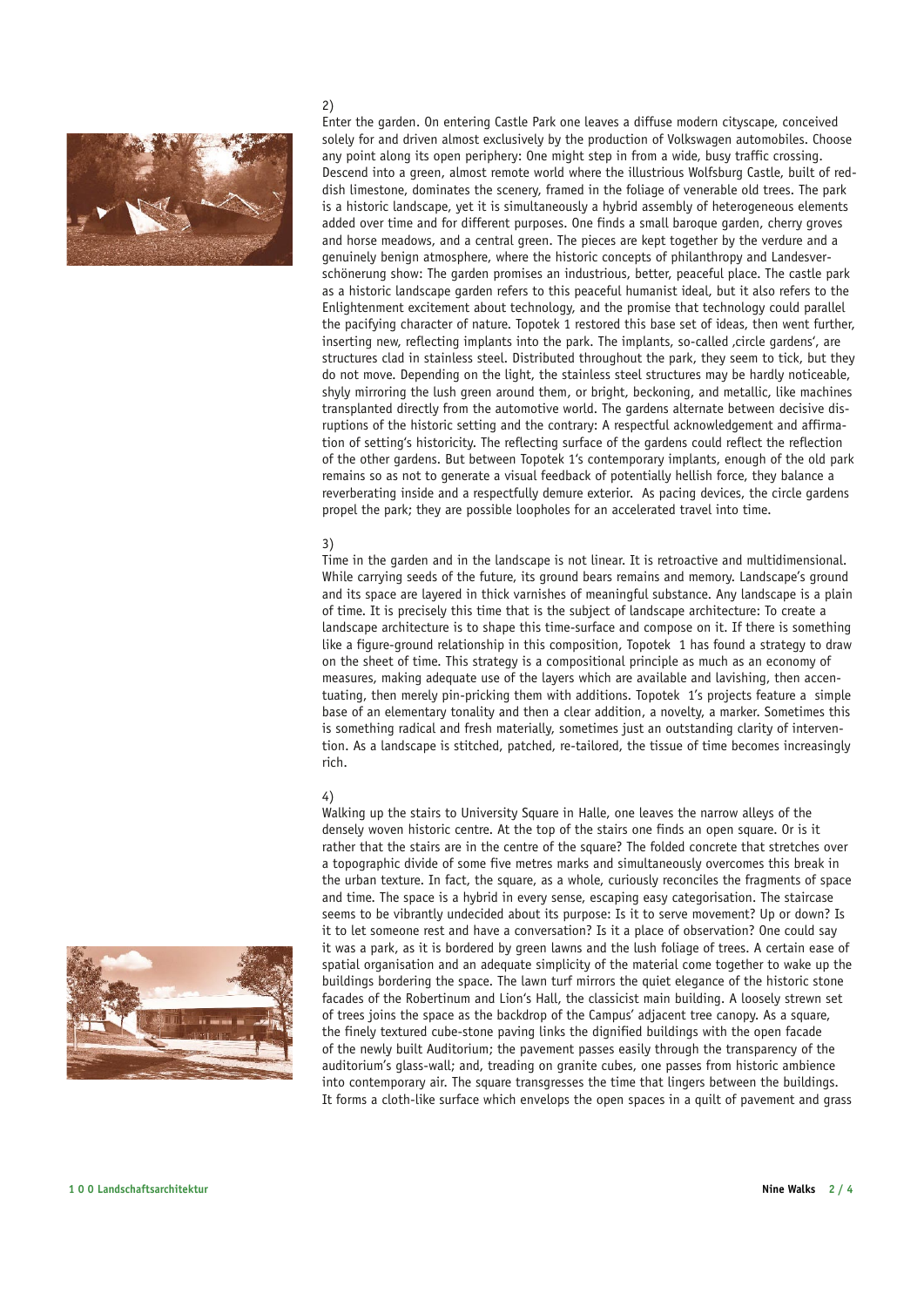



(with some interspersals - marking contemporary interventions - in concrete).

On the square an extensive bench of black-pigmented concrete sets a platform for the new generation: Large enough for whole groups to lie down and relax - or sit up and conduct a lively discussion.

#### 5)

Landscape architecture is about growth and movement; it is about movement in space. Anywhere you look, there are bundles of different time-lines, always coexisting, each thread moving at a different speed. How does one react to these different velocities, how does one control one velocity, while allowing the other to catch up freely? How finished does a landscape architecture have to be when inaugurated, and how much space for subsequent development is there? As plants grow, they move slowly through space. We humans have faster impulses. We move quickly: Running, driving, we test ourselves against time. Topotek 1 is impatient. They need instantaneity – a desire related to an urge for 'the now'. While it may only be embarking on a renewed development of the substance of a site, their landscape architecture is primed for consumption, yet leaves room for a second layer – maturity over time. Topotek 1 accepts that there is always a start, always a beginning, and they choose to set markers as references in time and space. Their work constitutes an initial, a first layer landscape architecture.

### 6)

Situated in the Mark Brandenburg, just within the highway ring circling Berlin, Dallgow Döberitz is a semi-somnambulant small town of roughly 8.000 inhabitants. Its proximity to Berlin has generated enough recent growth that a new high-school had to be built. The building's structure is an ensemble constituted by classrooms as well as proliferate areas open to the sky; the latter actually comprise a pivotal part of the building's school-life scenography. The open spaces are intertwined with the different ground levels of the building, creating an almost topographic relationship between the open and closed areas. Simultaneously, the landscape architecture mediates the surrounding moraine landscape and the inner spaces of the school. In a finely balanced hierarchy, the open spaces connect to the building at all different levels: On the roof, at ground floor, and below ground level. While clearly organized along a central axis, the system of open spaces is sequential, yet disrupted; it is constantly changing directions, and is more agglomerate than linear.

One passage through the building: A wide entrance and a foyer behind a glass wall. Beyond the glass wall is a wide hallway that opens on the right to the auditorium. Overhead, the auditorium's windows look towards the deck on the building's roof. To the left the auditorium space opens to the interior patio. At the end of the hallway axis is another door. One steps out and finds oneself on a bridge-like concrete pathway which is an extension of the axis and aims out into the landscape. To the left, a large open staircase leads down to the sports fields. As one turns around, the upper extension of the staircase leads onto the roof deck which is used during school-breaks. The deck offers a view into the Brandenburg landscape not unlike a classical garden terrace. However, here the main outlook feature is the sight of the colour game of the sport-fields at the bottom of the staircase. The staircase doubles as a stand overlooking the brightly green coloured sprint tracks which again reach out into the open landscape. When looking back from out there towards the building, one sees an inseparable ensemble of building and open space, the green opacity of the schools facade mixing with the elastomeric tartan green of the sprint-track turf.

#### 7)

The garden is an ideal place. Since we had to leave paradise, the garden has been where we look for something better. The garden is about desire, about devising an ideal. The garden is a means of expression, a place of ideas. Are the landscape architects the people who provide ideas when they come up with the design for a site? What would Topotek 1's idea be? Is there a central idea in their work? Regarding the world as a (mostly) urban garden, as a place to give shape to, Topotek 1 approaches each site with curiosity, care, attention – and a twist. Topotek 1 propagates no manifesto, no call for utopia, because they know that we no longer have one garden, but many, all of them different. However, there seems to be an underlying script to their work: a firm belief in contemporizing a place, linking it with the now by bridging time from the historical past to the future, bridging paradise with the gardens of today.